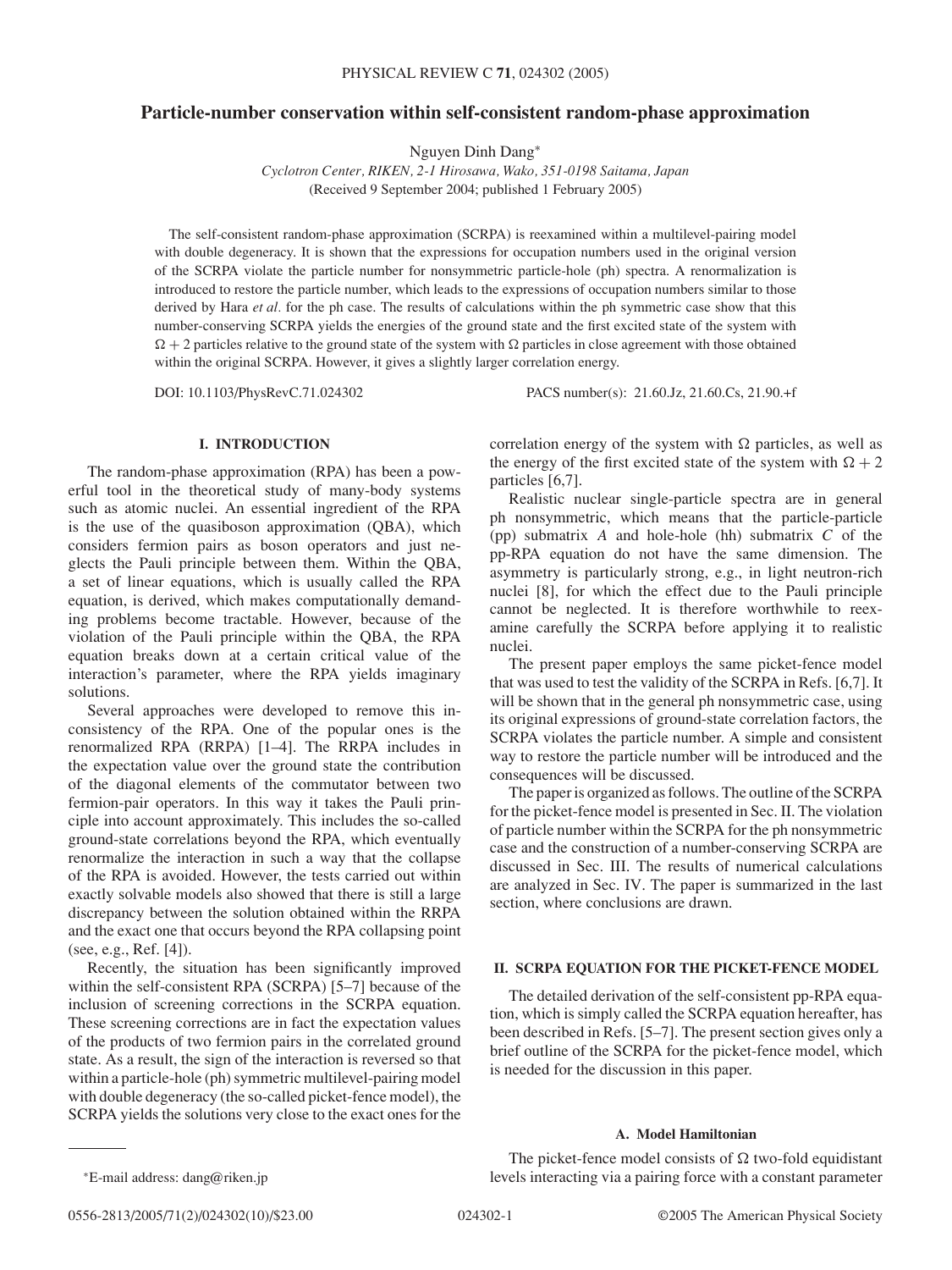*G*. The model Hamiltonian is written as

$$
H = \sum_{i=1}^{\Omega} (\epsilon_i - \lambda) N_i - G \sum_{i,j=1}^{\Omega} P_i^{\dagger} P_j, \qquad (1)
$$

where the particle-number operator  $N_i$  and pairing operators  $P_i^{\dagger}$ ,  $P_i$  are given as

$$
N_i = c_i^{\dagger} c_i + c_{-i}^{\dagger} c_{-i}, \qquad P_i^{\dagger} = c_i^{\dagger} c_{-i}^{\dagger}, \qquad P_i = (P_i^{\dagger})^{\dagger}.
$$
 (2)

The exact commutation relations between the operators *Ni*,  $P_i^{\dagger}$ , and  $P_i$  are

$$
[P_i, P_j^{\dagger}] = \delta_{ij}(1 - N_i), \tag{3}
$$

$$
[N_i, P_j^{\dagger}] = 2\delta_{ij} P_j^{\dagger}, \qquad [N_i, P_j] = -2\delta_{ij} P_j. \tag{4}
$$

The single-particle energies take the values  $\epsilon_i = i\epsilon$  with *i* running over all  $\Omega$  levels. The original version of the SCRPA in Refs. [6,7] was applied only to a ph symmetric spectrum, where there are as many particles as levels (half filling). This means that in the absence of interaction ( $G = 0$ ), the lowest  $\Omega_h =$  $\Omega/2$  levels are occupied with  $N = \Omega$  particles (two particles in each level). However, in general, the number  $\Omega_h$  of hole levels does not have to be the same as the number  $\Omega_p$  of particle levels, i.e.,  $\Omega_h \neq \Omega_p \neq \Omega/2$ . Numerating particle (p) and hole (h) levels from the levels closest to the Fermi surface, the particle and hole energies are equal to  $\epsilon_p = \epsilon(\Omega_h + p)$ and  $\epsilon_h = \epsilon(\Omega_h - h + 1)$ , respectively, with *h* indices running from 1 to  $\Omega_h$ , and *p* indices running from 1 to  $\Omega_p = \Omega - \Omega_h$ . The Fermi level *λ* is defined in the middle of the first h and the first p levels, i.e.,

$$
\lambda = \epsilon \left( \Omega_h + \frac{1}{2} \right) - \frac{G}{2}.
$$
 (5)

Therefore, in the ph symmetric case ( $\Omega_p = \Omega_h = \Omega/2$ ), the Fermi level  $\lambda = [\epsilon(\Omega + 1) - G]/2$  is located in the middle of the single-particle spectrum.

Using the notation of Ref. [7],

$$
M_p = N_p
$$
,  $M_h = 2 - N_h$ ,  $Q_p^{\dagger} = P_p^{\dagger}$ ,  $Q_h = -P_h^{\dagger}$ , (6)

and also introducing the ground-state correlation operators *Dp* and  $D_h$ ,

$$
D_p = 1 - M_p = 1 - N_p, \qquad D_h = 1 - M_h = N_h - 1,
$$
\n(7)

the exact commutation relations (3) and (4) can be transformed into

$$
[Q_p, Q_{p'}^\top] = \delta_{\text{pp}'} D_p, \qquad [Q_h, Q_{h'}^\top] = \delta_{\text{hh}'} D_h, \tag{8}
$$

$$
[M_i, Q_j^{\dagger}] = 2\delta_{ij} Q_j^{\dagger}, \qquad [M_i, Q_j] = -2\delta_{ij} Q_j. \tag{9}
$$

Using the definition (5) of the Fermi energy  $\lambda$  together with notations (6) and (7), the Hamiltonian (1) is rewritten in the following form

$$
H = -\epsilon \Omega_h^2 + \sum_{p=1}^{\Omega_p} \left[ \epsilon \left( p - \frac{1}{2} \right) + \frac{G}{2} \right] M_p
$$
  
+ 
$$
\sum_{h=1}^{\Omega_h} \left[ \epsilon \left( h - \frac{1}{2} \right) + \frac{G}{2} \right] M_h - G \sum_{pp'} Q_p^{\dagger} Q_{p'}
$$

$$
-G\sum_{hh'}Q_h^{\dagger}Q_{h'}+G\sum_{ph}(Q_p^{\dagger}Q_h^{\dagger}+Q_pQ_h),\qquad(10)
$$

which, in the ph symmetric case, coincides with Eq. (13) of Ref. [7].

## **B. SCRPA equation**

The derivation of the SCRPA equation is based on the RRPA additional and removal operators, which have the form

$$
A_{\mu}^{\dagger} = \sum_{p}^{\Omega_{p}} X_{p}^{\mu} \overline{Q}_{p}^{\dagger} - \sum_{h}^{\Omega_{h}} Y_{h}^{\mu} \overline{Q}_{h}
$$
 (11)

and

$$
R_{\lambda}^{\dagger} = \sum_{h}^{\Omega_{h}} X_{h}^{\lambda} \overline{Q}_{h}^{\dagger} - \sum_{p}^{\Omega_{p}} Y_{p}^{\lambda} \overline{Q}_{p}, \qquad (12)
$$

respectively, with the abbreviation

$$
\overline{\mathcal{O}}_i^{\dagger} = \frac{\mathcal{O}_i^{\dagger}}{\sqrt{\langle D_i \rangle}}, \quad \overline{\mathcal{O}}_i = \frac{\mathcal{O}_i}{\sqrt{\langle D_i \rangle}}, \quad (i = p, h), \tag{13}
$$

to denote the renormalized operator of an operator  $\mathcal{O}_i^{\dagger}$ . Operator  $A^{\dagger}_{\mu}$  transfers the states in a system with  $\Omega$  particles to those of a system with  $\Omega + 2$  particles. Operator  $R^{\dagger}_{\lambda}$  transfers the states of an  $\Omega$ -particle system to those of a system with  $\Omega - 2$  particles. The brackets  $\langle \ldots \rangle \equiv \langle \Omega, 0 | \ldots | \Omega, 0 \rangle$  denote the average of any operator(s) over the correlated ground state  $|\Omega, 0\rangle$  of the system with  $\Omega$  particles, which is defined as the vacuum of operators  $A_\mu$  and  $R_\lambda$ ; i.e.,

$$
A_{\mu}|\Omega,0\rangle = R_{\lambda}|\Omega,0\rangle = 0.
$$
 (14)

Using the exact commutation relation (8) and the definition (14) of the RPA ground state  $|\Omega, 0\rangle$ , one can see that the additional and removal operators satisfy the boson commutation relations in the ground state  $|\Omega, 0\rangle$ 

$$
\langle [A_{\mu}, A_{\mu'}^{\dagger}] \rangle = \delta_{\mu\mu'}, \qquad \langle [R_{\lambda}, R_{\lambda'}^{\dagger}] \rangle = \delta_{\lambda\lambda'}, \tag{15}
$$

if the amplitudes *X* and *Y* satisfy the following normalization (orthogonality) conditions:

$$
\sum_{p} X_p^{\mu} X_p^{\mu'} - \sum_{h} Y_h^{\mu} Y_h^{\mu'} = \delta_{\mu\mu'},
$$
\n
$$
\sum_{h} X_h^{\lambda} X_h^{\lambda'} - \sum_{p} Y_p^{\lambda} Y_p^{\lambda'} = \delta_{\lambda\lambda'},
$$
\n
$$
\sum_{p} X_p^{\mu} Y_p^{\lambda} - \sum_{h} X_h^{\lambda} Y_h^{\mu} = 0.
$$
\n(16)

The closure relations

$$
\sum_{\mu} X_{p}^{\mu} X_{p'}^{\mu} - \sum_{\lambda} Y_{p}^{\lambda} Y_{p'}^{\lambda} = \delta_{\text{pp'}},
$$
  

$$
\sum_{\lambda} X_{h}^{\lambda} X_{h'}^{\lambda} - \sum_{\mu} Y_{h}^{\mu} Y_{h'}^{\mu} = \delta_{\text{hh'}},
$$
  

$$
\sum_{\lambda} X_{h}^{\lambda} Y_{p}^{\lambda} - \sum_{\mu} X_{p}^{\mu} Y_{h}^{\mu} = 0
$$
 (17)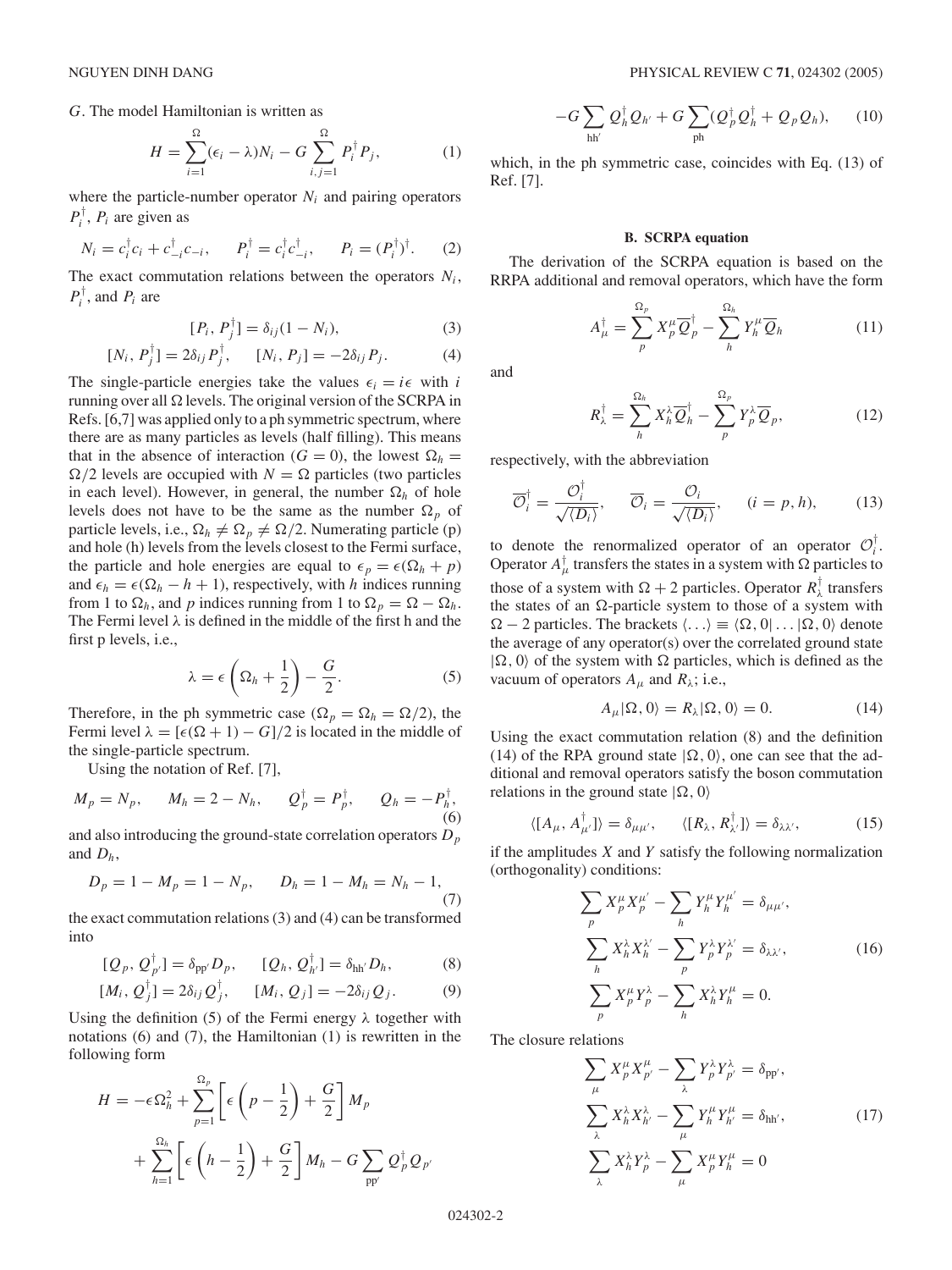guarantee the following inverse transformation of Eqs. (11) and (12):

$$
Q_p^{\dagger} = \sqrt{\langle D_p \rangle} \Bigg[ \sum_{\mu} X_p^{\mu} A_{\mu}^{\dagger} + \sum_{\lambda} Y_p^{\lambda} R_{\lambda} \Bigg],
$$
  
\n
$$
Q_h = \sqrt{\langle D_h \rangle} \Bigg[ \sum_{\lambda} X_h^{\lambda} R_{\lambda} + \sum_{\mu} Y_h^{\mu} A_{\mu}^{\dagger} \Bigg].
$$
\n(18)

The SCRPA equation is obtained in a standard way by linearizing the equation of motion. The matrix form of the SCRPA equation for the additional mode is

$$
\begin{pmatrix} A & B \\ -B & C \end{pmatrix} \begin{pmatrix} X^{\mu} \\ Y^{\mu} \end{pmatrix} = E_{\mu} \begin{pmatrix} X^{\mu} \\ Y^{\mu} \end{pmatrix}, \tag{19}
$$

where the submatrices *A*, *B*, and *C* were derived in Ref. [7] using the definition (7) as well as the exact commutation relations (8) and (9) as

$$
A_{\text{pp'}} = \langle [\overline{Q}_p, [H, \overline{Q}_{p'}^{\dagger}]] \rangle
$$
  
=  $2 \left\{ \left[ \epsilon \left( p - \frac{1}{2} \right) + \frac{G}{2} \right] + \frac{G}{\langle D_p \rangle} \left[ \sum_{p''} \langle Q_{p''}^{\dagger} Q_{p} \rangle \right] - \sum_{h''} \langle Q_p Q_{h''} \rangle \right\} \delta_{\text{pp'}} - G \frac{\langle D_p D_{p'} \rangle}{\sqrt{\langle D_p \rangle \langle D_{p'} \rangle}},$  (20)

$$
B_{\text{ph}} = -\langle [\overline{Q}_p, [H, \overline{Q}_h]] \rangle = G \frac{\langle D_p D_h \rangle}{\sqrt{\langle D_p \rangle \langle D_h \rangle}}, \tag{21}
$$

$$
C_{\text{hh}'} = -\langle [\overline{Q}_h, [H, \overline{Q}_h^{\dagger}]] \rangle
$$
  
= 
$$
-2 \left\{ \left[ \epsilon \left( h - \frac{1}{2} \right) + \frac{G}{2} \right] + \frac{G}{\langle D_h \rangle} \left[ \sum_{h''} \langle Q_h^{\dagger} Q_{h''} \rangle \right]
$$
  

$$
- \sum_{p''} \langle Q_{p''}^{\dagger} Q_h^{\dagger} \rangle \right] \right\} \delta_{\text{hh}'} + G \frac{\langle D_h D_{h'} \rangle}{\sqrt{\langle D_h \rangle \langle D_{h'} \rangle}}.
$$
(22)

The expectation values of the products of two pair operators at the right-hand side (rhs) of Eqs. (20) and (22) are

$$
\langle Q_p^{\dagger} Q_{p'} \rangle = \langle P_p^{\dagger} P_{p'} \rangle = \sqrt{\langle D_p \rangle \langle D_{p'} \rangle} \sum_{\lambda} Y_p^{\lambda} Y_{p'}^{\lambda}, \tag{23}
$$

$$
\langle Q_p Q_h \rangle = \langle Q_h^{\dagger} Q_p^{\dagger} \rangle = -\langle P_h^{\dagger} P_p \rangle = -\langle P_p^{\dagger} P_h \rangle
$$

$$
= \sqrt{\langle D_p \rangle \langle D_h \rangle} \sum_{\lambda} X_h^{\lambda} Y_p^{\lambda}, \quad (24)
$$

$$
\frac{\partial}{\partial \langle D_h \rangle} = \sqrt{\langle D_h \rangle \langle D_{h'} \rangle} \sum_{\lambda} Y_l^{\mu} Y_{l'}^{\mu} = \langle P_h^{\dagger}, P_h \rangle - \delta_{hh'} \langle D_h \rangle
$$

$$
\langle Q_h^{\dagger} Q_{h'} \rangle = \sqrt{\langle D_h \rangle \langle D_{h'} \rangle} \sum_{\mu} Y_h^{\mu} Y_{h'}^{\mu} = \langle P_h^{\dagger} P_h \rangle - \delta_{hh'} \langle D_h \rangle,
$$
\n(25)

with 
$$
\langle P_{h'}^{\dagger} P_h \rangle = \sqrt{\langle D_h \rangle \langle D_{h'} \rangle} \sum_{\lambda} X_h^{\lambda} X_{h'}^{\lambda}
$$
.

They were derived using the inverse transformation (18) and the definition of the ground state (14). The RRPA equation was obtained from Eqs. (19)–(22) by using the factorization

$$
\langle D_i D_j \rangle \simeq \langle D_i \rangle \langle D_j \rangle, \tag{26}
$$

and neglecting all the expectation values  $\langle Q_p^{\dagger} Q_p \rangle$ ,  $\langle Q_p Q_h \rangle$ , and  $\langle Q_h^{\dagger} Q_{h'} \rangle$ . The RRPA submatrices have then the form

$$
A_{\rm pp'}^{\rm RRPA} = 2 \left[ \epsilon \left( p - \frac{1}{2} \right) + \frac{G}{2} \right] \delta_{\rm pp'} - G \sqrt{\langle D_p \rangle \langle D_{p'} \rangle},\tag{27}
$$

$$
B_{\text{ph}}^{\text{RRPA}} = G \sqrt{\langle D_p \rangle \langle D_h \rangle},\tag{28}
$$

$$
C_{\text{hh}'}^{\text{RRPA}} = -2\left[\epsilon\left(h - \frac{1}{2}\right) + \frac{G}{2}\right]\delta_{\text{hh}'} + G\sqrt{\langle D_h \rangle \langle D_{h'} \rangle}.
$$
\n(29)

The RPA submatrices are obtained from the RRPA ones by putting  $D_p = D_h = 1$ , namely

$$
A_{\text{pp}'}^{\text{RPA}} = 2\left[\epsilon\left(p - \frac{1}{2}\right) + \frac{G}{2}\right]\delta_{\text{pp}'} - G,\tag{30}
$$

$$
B_{\rm ph}^{\rm RPA} = G,\tag{31}
$$

$$
C_{\text{hh}'}^{\text{RPA}} = -2\left[\epsilon\left(h - \frac{1}{2}\right) + \frac{G}{2}\right]\delta_{\text{hh}'} + G. \tag{32}
$$

By using definition (6), Eqs. (23)–(25), and recalling that

$$
\epsilon_p - \lambda = \epsilon \left( p - \frac{1}{2} \right) + \frac{G}{2},\tag{33}
$$
\n
$$
\epsilon_h - \lambda = -\epsilon \left( h - \frac{1}{2} \right) + \frac{G}{2} = -\left[ \epsilon \left( h - \frac{1}{2} \right) + \frac{G}{2} \right] + G,\tag{34}
$$

one can rewrite Eqs. (20)–(22) in the notations of Ref. [6]  $as<sup>1</sup>$ 

$$
A_{\rm pp'} = \langle [\overline{P}_p, [H, \overline{P}_{p'}^{\dagger}]] \rangle = 2\delta_{\rm pp'}(\epsilon_{p'} - \lambda)
$$
  
+ 
$$
2G\delta_{\rm pp'} \frac{\sum_{p''} \langle P_{p''}^{\dagger} P_p \rangle + \sum_{h''} \langle P_{h''}^{\dagger} P_p \rangle}{1 - \langle N_p \rangle}
$$
  
- 
$$
G \frac{\langle (1 - N_p)(1 - N_{p'}) \rangle}{\sqrt{(1 - \langle N_p \rangle)(1 - \langle N_{p'} \rangle)}},
$$
(35)

$$
B_{\text{ph}} = \langle [\overline{P}_p, [H, \overline{P}_h^{\dagger}]] \rangle = G \frac{\langle (1 - N_p)(N_h - 1) \rangle}{\sqrt{(1 - \langle N_p \rangle)(\langle N_h \rangle - 1)}},
$$
(36)

$$
C_{\text{hh}'} = -\langle [\overline{P}_h, [H, \overline{P}_h^{\dagger}]] \rangle = 2\delta_{\text{hh}'} (\epsilon_{h'} - \lambda)
$$
  

$$
- 2G \delta_{\text{hh}'} \frac{\sum_{h''} \langle P_{h''}^{\dagger} P_h \rangle + \sum_{p''} \langle P_{p''}^{\dagger} P_h \rangle}{\langle N_h \rangle - 1}
$$
  

$$
+ G \frac{\langle (N_h - 1)(N_{h'} - 1) \rangle}{\sqrt{\langle (N_h) - 1)(N_{h'} \rangle - 1}}.
$$
 (37)

<sup>&</sup>lt;sup>1</sup>There are several misprints in Eq.  $(11)$  of Ref. [6]; namely, the factor 2 in front of all  $\langle N_i N_j \rangle$  in the numerators of the last terms at the rhs of submatrices  $\overline{A}$ ,  $\overline{B}$ , and  $\overline{C}$  should be eliminated. Also, the factor  $1 - \langle N_{p'} \rangle$  in the denominator of the last term of  $\bar{B}_{\text{ph}}$  should be replaced with  $\langle N_h \rangle - 1$ , and the sign "–" in front of  $2\delta_{hh'}(\epsilon_{hh'} - \lambda)$  in the expression of  $\bar{C}_{hh'}$  should be "+".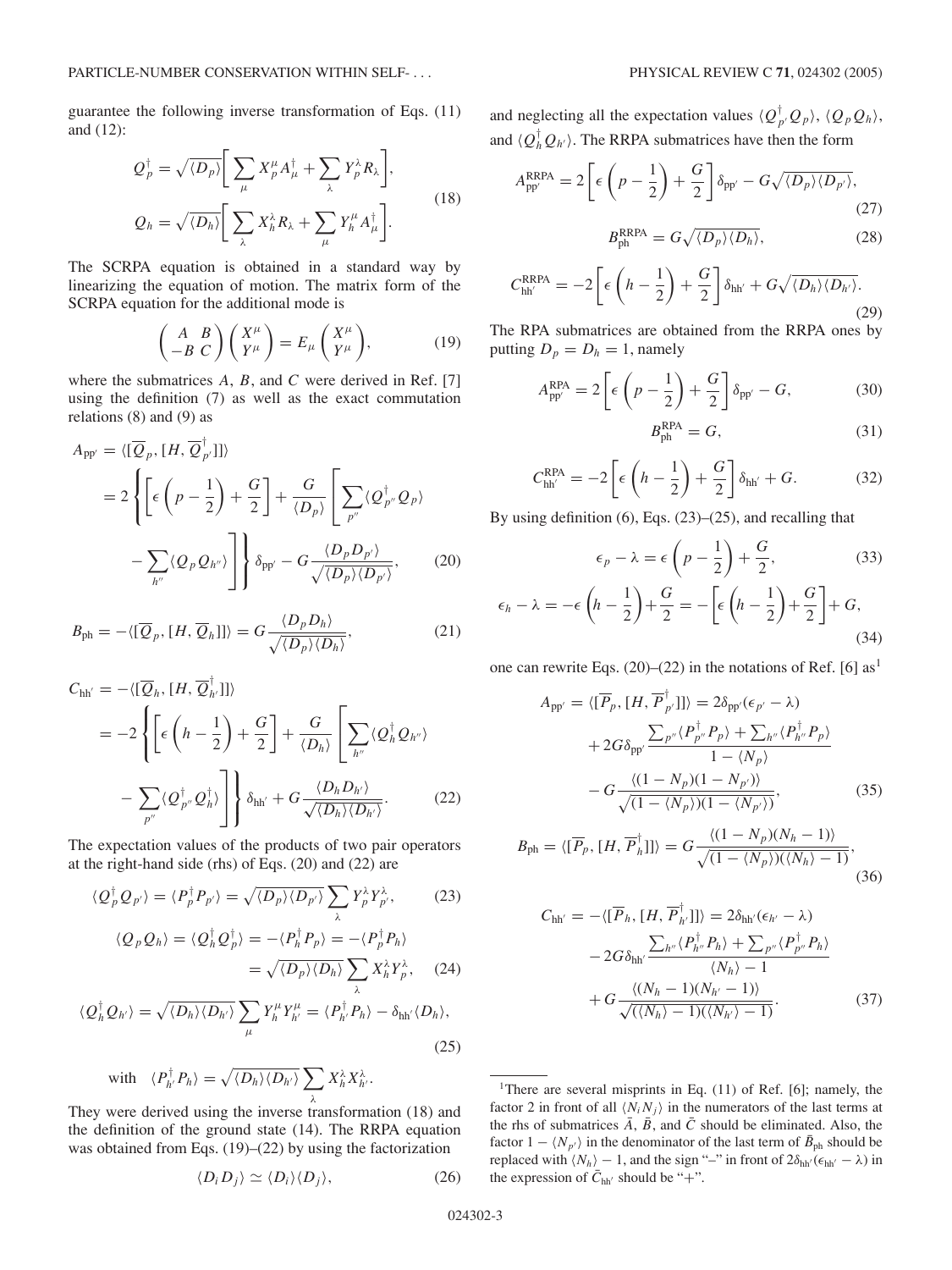## **C. Correlation energy**

The correlation energy  $E_{\text{corr}}^{\text{SCRPA}}$  is defined as the difference between the energy  $\mathcal{E}_0^{\Omega} \equiv \langle H \rangle$  in the ground state  $|\Omega, 0 \rangle$  (14) and the Hartree-Fock (HF) energy  $\mathcal{E}_{HF}$ . The former is easily obtained from Eq. (10) while the latter is  $-\epsilon \Omega_h^2$ . The final expression for the correlation energy is obtained as

$$
E_{\text{corr}}^{\text{SCRPA}} \equiv \langle H \rangle - \mathcal{E}_{\text{HF}} = \sum_{p}^{\Omega_p} \left[ \epsilon \left( p - \frac{1}{2} \right) + \frac{G}{2} \right] (1 - \langle D_p \rangle)
$$
  
+ 
$$
\sum_{h}^{\Omega_h} \left[ \epsilon \left( h - \frac{1}{2} \right) + \frac{G}{2} \right] (1 - \langle D_h \rangle)
$$
  
- 
$$
G \left[ \sum_{\text{pp}'} \langle Q_p^{\dagger} Q_{p'} \rangle + \sum_{\text{hh}'} \langle Q_h^{\dagger} Q_{h'} \rangle - 2 \sum_{\text{ph}} \langle Q_p^{\dagger} Q_h^{\dagger} \rangle \right],
$$
(38)

where  $\langle Q_i^{\dagger} Q_i \rangle$  and  $\langle Q_p^{\dagger} Q_h^{\dagger} \rangle$  are given by Eqs. (23)–(25), and *Di* by Eq. (47).

For comparison, the correlation energy within the RRPA is derived here by approximating the Hamiltonian (1) as

$$
H \simeq H^{RRPA} = \mathcal{E}_0^{(\Omega)}(RRPA) + \sum_{\mu} E_{\mu}^{RRPA} A_{\mu}^{\dagger} A_{\mu}
$$

$$
+ \sum_{\lambda} E_{\lambda}^{RRPA} R_{\lambda}^{\dagger} R_{\lambda}, \qquad (39)
$$

where  $\mathcal{E}_0^{(\Omega)}$ (RRPA) is the energy in the RRPA ground state, while the eigenvalues  $E_{\mu}^{\text{RRPA}}$  and  $E_{\lambda}^{\text{RRPA}}$  are the excitation energies (42) and (43) of the additional and removal modes, respectively, which are obtained by solving the RRPA equation, i.e., Eq. (19) with submatrices (27)–(29). The correlation energy  $E_{\text{corr}}^{\text{RRPA}} = \mathcal{E}_0^{\Omega}(\text{RRPA}) - \mathcal{E}_{\text{HF}}$  is obtained by calculating the expectation value of the Hamiltonian (39) in the HF ground state  $|HF\rangle$ . By using Eqs. (11) and (12) as well as the definition of  $|HF\rangle$ , for which  $P_p|HF\rangle = \langle HF|P_p^{\dagger} = P_h^{\dagger}|HF\rangle = \langle HF|P_h =$ 0, we finally obtain

$$
E_{\text{corr}}^{\text{RRPA}} = \mathcal{E}_0^{\Omega}(\text{RRPA}) - \langle \text{HF} | H | \text{HF} \rangle
$$
  
= 
$$
- \sum_{\mu} E_{\mu}^{\text{RRPA}} \sum_{h} \frac{\left(Y_h^{\mu}\right)^2}{D_h} - \sum_{\lambda} E_{\lambda}^{\text{RRPA}} \sum_{p} \frac{\left(Y_p^{\lambda}\right)^2}{D_p}.
$$
(40)

The RPA correlation energy  $E_{\text{corr}}^{\text{RPA}}$  is recovered from Eq. (40) setting  $D_i = 1$ , namely

$$
E_{\text{corr}}^{\text{RPA}} = -\sum_{\mu} E_{\mu}^{\text{RPA}} \sum_{h} \left(Y_{h}^{\mu}\right)^{2} - \sum_{\lambda} E_{\lambda}^{\text{RPA}} \sum_{p} \left(Y_{p}^{\lambda}\right)^{2},\tag{41}
$$

with  $E_{\mu}^{\text{RPA}}$  and  $E_{\lambda}^{\text{RPA}}$  denoting the RPA excitation energies of the additional and removal modes, respectively.

### **III. PARTICLE-NUMBER WITHIN SCRPA**

The SCRPA equation  $[(19)–(22)]$  has  $\Omega_n$  solutions for the additional mode with positive eigenvalues

$$
E_{\mu} = \mathcal{E}_{\mu}^{\Omega + 2} - \mathcal{E}_{0}^{\Omega} > 0, \qquad \mu = 1, ..., \Omega_{p}, \tag{42}
$$

which are excitation energies of the  $\Omega + 2$  system relative to the ground state of the  $\Omega$  system. Since the SCRPA equation for the removal mode has exactly the same form as that of Eqs. (19)–(22) with the only difference being that  $(X_p^{\mu}, Y_h^{\mu}, E_{\mu})$ should be replaced with  $(Y_p^{\lambda}, X_h^{\lambda}, -E_{\lambda})$ , the  $\Omega_h$  negative eigenvalues

$$
E_{\lambda} = \mathcal{E}_{\lambda}^{\Omega - 2} - \mathcal{E}_{0}^{\Omega} < 0, \quad \lambda = 1, \dots, \Omega_{h}, \tag{43}
$$

of Eqs. (19)–(22) have physical meaning as excitation energies of the  $\Omega - 2$  system relative to the ground state of  $\Omega$  system. This set of equations should be solved self-consistently with the normalization conditions (16) and the equations for the factor  $\langle D_p \rangle$  and  $\langle D_h \rangle$ , which represent the ground-state correlations beyond the RPA. It is clear from Eq. (7) that, in the absence of ground-state correlations (beyond RPA), the ground state  $|\Omega, 0\rangle$  becomes the RPA ground state  $|RPA\rangle$ , for which  $\langle RPA|D_i|RPA\rangle = \langle HF|D_i|HF\rangle = 1$  (*i* = *p*, *h*) because of the QBA. This means that  $\langle RPA|N_p|RPA \rangle = 0$  and  $\langle RPA|N_h|RPA \rangle = 2$ . In this case, the SCRPA equation reaches its RPA limit with the RPA submatrices (30)–(32). In the general case,  $0 < \langle D_i \rangle < 1$  ( $i = p, h$ ) since  $0 < \langle N_p \rangle < 1$ and  $1 < \langle N_h \rangle < 2$ .

#### **A. Violation of particle number within SCRPA**

In order to derive the equations for the factors  $\langle D_i \rangle$  (*i* = *p, h*), Refs. [6,7] employed a procedure similar to the one used in Ref. [4] with the representation

$$
N_i = 2P_i^{\dagger} P_i, \tag{44}
$$

which becomes exact for the picket-fence model. Using Eqs. (7), (23), and (25), one finds immediately from Eq. (44) that

$$
\langle N_p \rangle = 2 \langle D_p \rangle \sum_{\lambda} \left( Y_p^{\lambda} \right)^2 = 2(1 - \langle N_p \rangle) \sum_{\lambda} \left( Y_p^{\lambda} \right)^2,
$$
  

$$
\langle N_h \rangle = 2 \langle D_h \rangle \left[ 1 + \sum_{\mu} \left( Y_h^{\mu} \right)^2 \right]
$$
  

$$
= 2(\langle N_h \rangle - 1) \left[ 1 + \sum_{\mu} \left( Y_h^{\mu} \right)^2 \right].
$$
 (45)

This yields

$$
\langle N_p \rangle = 1 - \langle D_p \rangle = 2 \langle D_p \rangle \sum_{\lambda} \left( Y_p^{\lambda} \right)^2,
$$
  

$$
\langle N_h \rangle = 1 + \langle D_h \rangle = 2 \left[ 1 - \langle D_h \rangle \sum_{\mu} \left( Y_h^{\mu} \right)^2 \right], \qquad (46)
$$

with

$$
\langle D_p \rangle = \frac{1}{1 + 2 \sum_{\lambda} (Y_p^{\lambda})^2}, \qquad \langle D_h \rangle = \frac{1}{1 + 2 \sum_{\mu} (Y_h^{\mu})^2}.
$$
\n(47)

This result is a special (degenerate) case of the equations for the pp and hh ground-state correlation factors  $\langle D_{\text{pp'}} \rangle$  and  $\langle D_{\text{hh'}} \rangle$ in the general realistic spherical shell-model basis, which is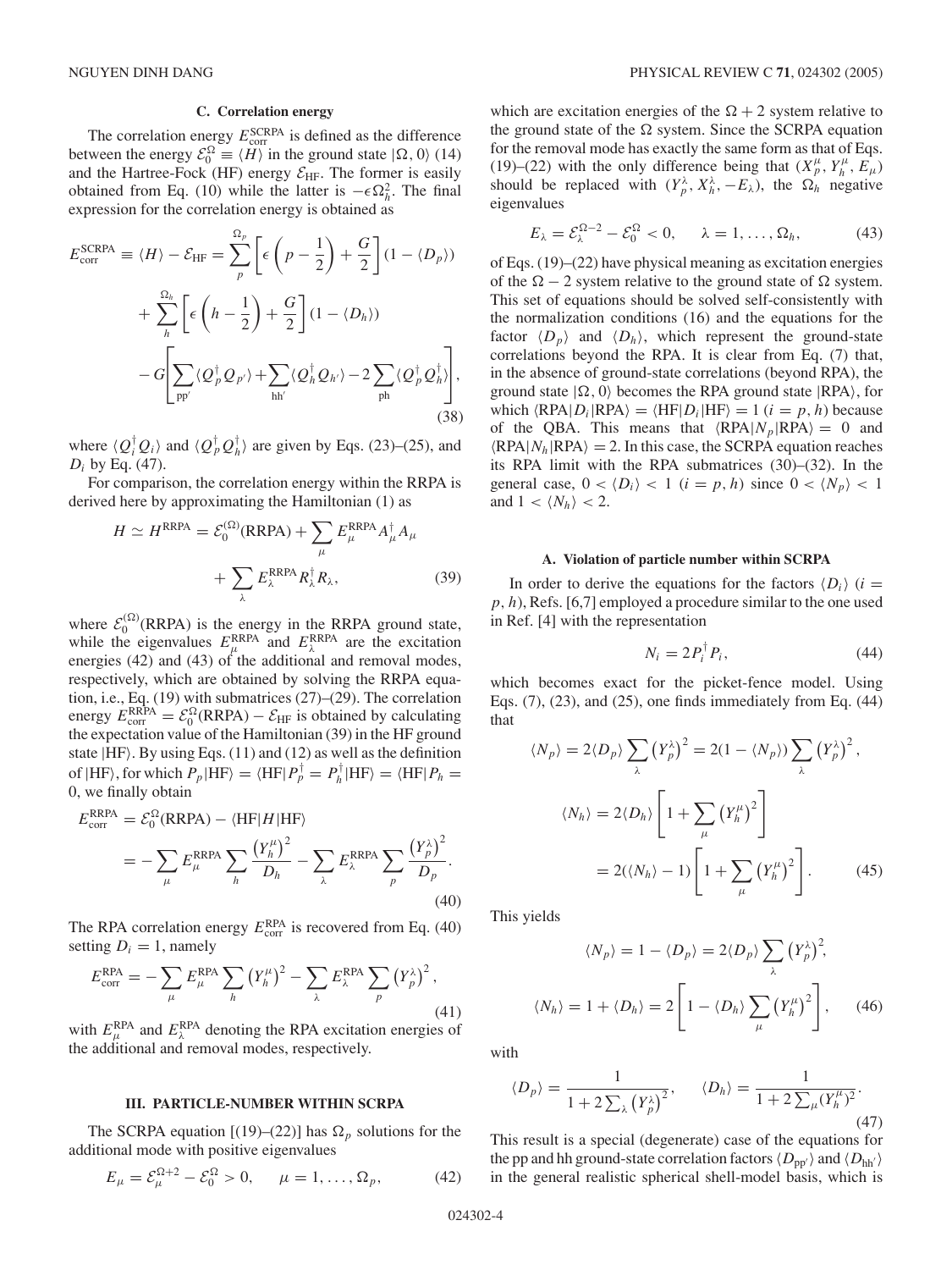derived here using the general expression of relation (44) in the form

$$
N_j = \sum_m c_{jm}^{\dagger} c_{jm} \rightarrow \sum_{JMj'} P_{jj'}^{\dagger} (JM) P_{jj'}(JM), \tag{48}
$$

with

$$
P_{jj'}^{\dagger}(JM) = \sum_{mm'} \langle jmj'm'|J'M'\rangle c_{jm}^{\dagger} c_{j'm'}^{\dagger},
$$
  
\n
$$
P_{jj'}(JM) = [P_{jj'}^{\dagger}(JM)]^{\dagger}.
$$
\n(49)

Inserting in the rhs of Eq. (48) the general expression for  $P_{jj'}^{\dagger}(JM)$ ,

$$
P_{\rm pp'}^{\dagger}(JM) = \sqrt{\langle D_{\rm pp'} \rangle} \left( \sum_{\mu} X_{\rm pp'}^{J\mu} A_{JM\mu}^{\dagger} - \sum_{\lambda} Y_{\rm pp'}^{J\lambda} R_{JM\lambda} \right),
$$
  

$$
P_{\rm hh'}^{\dagger}(JM) = \sqrt{\langle D_{\rm hh'} \rangle} \left( \sum_{\lambda} X_{\rm hh'}^{J\lambda} R_{JM\lambda}^{\dagger} - \sum_{\mu} Y_{\rm hh'}^{J\mu} A_{JM\mu} \right),
$$
(50)

and using Eqs. (14) and (15), the final equations for  $\langle D_{jj'} \rangle \equiv$  $1 - n_j - n_{j'}$  are obtained in the form

$$
\langle D_{\text{pp'}} \rangle = 1 - \sum_{J,\lambda} (2J+1) \sum_{p''} \left[ \langle D_{\text{pp'}} \rangle \frac{|Y_{\text{pp'}}^{J\lambda}|^2}{(2j_p+1)} + \langle D_{p''p'} \rangle \frac{|Y_{p''p'}^{J\lambda}|^2}{(2j_{p'}+1)} \right],
$$
  

$$
\langle D_{\text{hh'}} \rangle = 1 - \sum_{J,\mu} (2J+1) \sum_{h''} \left[ \langle D_{\text{hh'}} \rangle \frac{|Y_{\text{hh'}}^{J\mu}|^2}{(2j_h+1)} + \langle D_{h''h'} \rangle \frac{|Y_{h''h'}^{J\mu}|^2}{(2j_h+1)} \right], \tag{51}
$$

where  $j_p$   $(j_h)$  denotes a  $p$   $(h)$  orbital angular momentum, and *J* is the total angular momentum (multipolarity of the excitation). Obviously, Eq. (47) is recovered from Eq. (51) in the degenerate case, when  $J = j_p = j_h = 0$ ,  $p = p'$ , and  $h = h'$ .

Equations (46) and (47) are the result given by Eq. (13) of Ref.  $[6]^2$  and Eq. (30) of Ref. [7]. This result for the pp case is similar to what was obtained previously in Ref. [4] for the ph case, according to which

$$
\langle \langle N_p \rangle \rangle = 2 \sum_{h\nu} \langle \langle D_{\text{ph}} \rangle \rangle \left( Y_{\text{ph}}^{\nu} \right)^2,
$$
  

$$
\langle \langle N_h \rangle \rangle = 2 \left[ 1 - \sum_{p\nu} \langle \langle D_{\text{ph}} \rangle \rangle \left( Y_{\text{ph}}^{\nu} \right)^2 \right],
$$
 (52)

where

$$
\langle \langle D_{\rm ph} \rangle \rangle = \frac{1}{1 + 2 \sum_{\nu} \left( Y_{\rm ph}^{\nu} \right)^2}.
$$
 (53)

Here, to avoid confusion with the notation for the pp case, the double brackets  $\langle \langle \cdots \rangle \rangle$  are used to denote the average over the correlated ground state with respect to the ph renormalized RPA operators. Except for this formal similarity, the essential difference between the ph and pp cases is that Eq. (52) for the ph case always conserves the particle number, while Eq. (46) for the pp case, in general, does not. Indeed, in the ph case, Eq. (52) gives  $\sum_{p} \langle \langle N_p \rangle \rangle \sum_{p} + \sum_{h} \langle \langle N_h \rangle \rangle = 2 \sum_{h}^{\Omega/2} 1 = \Omega$ because the two sums at the rhs of Eq. (46) cancel each other exactly and, therefore, independently of how  $\langle \langle D_{\text{ph}} \rangle \rangle$ is estimated. Meanwhile, in the pp case, Eq. (46), in general, violates the particle number because it gives

$$
\sum_{p} \langle N_{p} \rangle + \sum_{h} \langle N_{h} \rangle
$$
\n
$$
= \Omega + 2 \left[ \sum_{p} \langle D_{p} \rangle \sum_{\lambda} (Y_{p}^{\lambda})^{2} - \sum_{h} \langle D_{h} \rangle \sum_{\mu} (Y_{h}^{\mu})^{2} \right]
$$
\n
$$
= \Omega + 2 \sum_{\mu} \left[ \sum_{p} \langle D_{p} \rangle (X_{p}^{\mu})^{2} - \sum_{h} \langle D_{h} \rangle (Y_{h}^{\mu})^{2} \right]
$$
\n
$$
- 2 \sum_{p} \langle D_{p} \rangle \neq \Omega, \qquad (54)
$$

as

$$
\sum_{\mu} \left[ \sum_{p} \langle D_{p} \rangle \left( X_{p}^{\mu} \right)^{2} - \sum_{h} \langle D_{h} \rangle \left( Y_{h}^{\mu} \right)^{2} \right] \neq \sum_{p} \langle D_{p} \rangle, \tag{55}
$$

unless the condition  $|Y_p^{\lambda}| = |Y_h^{\mu}|$  is assumed, which means  $\langle D_p \rangle = \langle D_h \rangle$ . This condition is satisfied only when the full ph symmetry holds; i.e.,  $\Omega_p = \Omega_h = \Omega/2$  for the equidistant spectrum. In the general ph nonsymmetric case, i.e., when  $\Omega_p \neq \Omega_h \neq \Omega/2$  and/or the spectrum is not equidistant, there is no normalization condition such that (55) becomes an equality since this would be incompatible with the normalization condition (16) for the SCRPA  $X_p^{\mu}$  and  $Y_h^{\mu}$  amplitudes.

The measure  $\delta \Omega$  of particle-number violation can be estimated by expanding  $\langle D_i \rangle$  into the power series of  $(Y_i^{\nu})^2$ . By using the normalization and closure relations (16) and (17), the lowest order of this expansion yields

$$
|\delta\Omega| = \left| \sum_{p} \langle N_p \rangle + \sum_{h} \langle N_h \rangle - \Omega \right|
$$
  
= 
$$
\left| 2 \sum_{\mu} \left[ \sum_{p} \langle D_p \rangle \left( X_p^{\mu} \right)^2 - \sum_{h} \langle D_h \rangle \left( Y_h^{\mu} \right)^2 \right] - 2 \sum_{p} \langle D_p \rangle \right|
$$
  

$$
\simeq \left| 2 \sum_{\mu} \left\{ \sum_{p} \left[ 1 - 2 \sum_{\lambda} \left( Y_p^{\lambda} \right)^2 \right] \left( X_p^{\mu} \right)^2 - \sum_{h} \left[ 1 - 2 \sum_{\mu'} \left( Y_h^{\mu'} \right)^2 \right] \left( Y_h^{\mu} \right)^2 \right\} \right|
$$

<sup>&</sup>lt;sup>2</sup>The index  $\lambda$  in the sum at the rhs of the expression for  $\langle N_p \rangle$  in Eq. (13) of Ref. [6] has been misprinted as  $\mu$ , although this did not affect the results of calculations for the ph symmetric case, for which  $\mu = \lambda$ .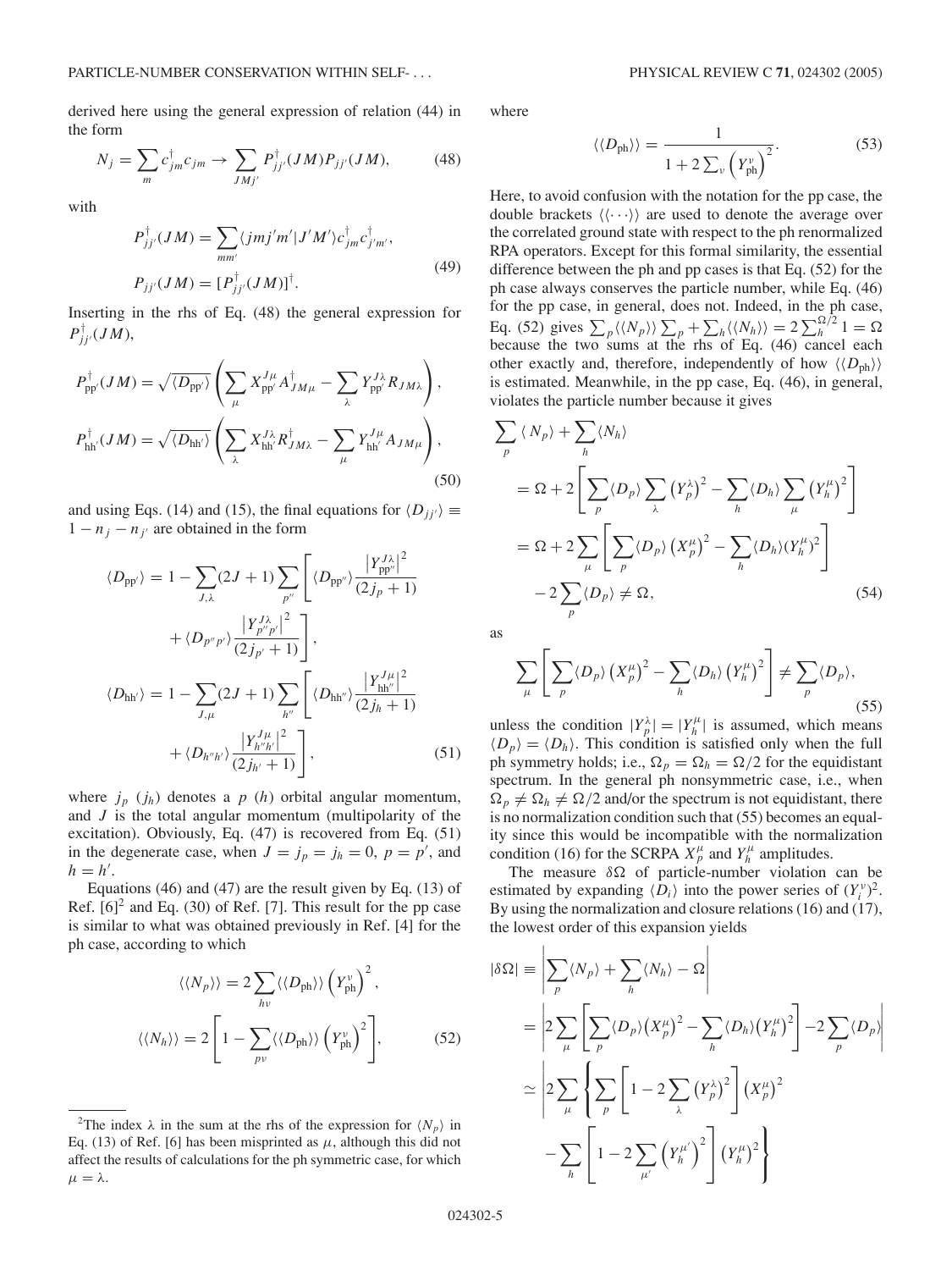$$
-2\sum_{p} \left[1 - 2\sum_{\lambda} (Y_p^{\lambda})^2 \right] \Big|
$$
  
=  $4 \left| \sum_{\mu \mu' h} (Y_h^{\mu})^2 (Y_h^{\mu'})^2 - \sum_{\lambda \lambda' p} (Y_p^{\lambda})^2 (Y_p^{\lambda'})^2 \right| \sim \mathcal{O}(Y^4),$  (56)

which means that the particle-number violation is expected to be small at least within the validity region of RPA, where  $|Y_i^{\nu}|$ are small.

#### **B. Restoration of particle-number conservation within SCRPA**

Equations (46) have been derived making use of Eq. (44), which is compatible only with the exact ground state  $|\Omega, 0\rangle$ (14). However, as discussed in detail in Ref. [7], such exact ground state does not exist within the SCRPA, except for the case with  $\Omega = 2$ , where the SCRPA and exact solutions coincide. Consequently, the SCRPA formalism still contains some violation of the Pauli principle, which leads to the particle-number violation in the ph nonsymmetric case.

In order to restore the particle number within the SCRPA, let us notice that the essential point of the SCRPA and RRPA is the renormalization of the operators  $Q_i^{\dagger}$  and  $Q_i$  (6) in such a way that the renormalized operators incorporate the effect of the Pauli principle because of their fermion structure but behave at the same time like ideal boson operators with respect to the expectation value  $\langle \ldots \rangle \equiv \langle \Omega, 0 | \ldots | \Omega, 0 \rangle$  [1,2]. The result of such renormalization yields the operators  $\overline{Q}_i^{\dagger} \equiv$  $Q_i^{\dagger}/\sqrt{\langle D_i \rangle}$  and  $\overline{Q}_i \equiv Q_i/\sqrt{\langle D_i \rangle}$  in Eqs. (11) and (12), which satisfy the following exact relation:

$$
\langle [\overline{Q}_i, \overline{Q}_j^{\dagger}] \rangle = \delta_{ij}.
$$
 (57)

This relation means that as far as the calculation of expectation values is concerned, the commutator  $[\overline{Q}_i, \overline{Q}_j^{\dagger}]$  can be safely replaced with its ground-state expectation value  $\langle [\overline{Q}_i, \overline{Q}_j^{\dagger}] \rangle$ , namely,

$$
[\overline{Q}_i, \overline{Q}_j^{\dagger}] = \langle [\overline{Q}_i, \overline{Q}_j^{\dagger}] \rangle = \delta_{ij};
$$
\n(58)

that is,  $\overline{Q}_i^{\dagger}$  and  $\overline{Q}_i$  are now considered as ideal boson operators (without fermion structure). From now on, the derivation proceeds only with expectation values using the replacement (58) under the condition

$$
\langle A_{\mu}^{\dagger} A_{\mu'} \rangle = \langle R_{\lambda}^{\dagger} R_{\lambda'} \rangle = 0 \tag{59}
$$

instead of the vacuum condition  $(14)$ .<sup>3</sup> Using Eq.  $(9)$ , one can see that the renormalized operators  $\overline{Q}_j^{\dagger}$  and  $\overline{Q}_j$  satisfy the

following exact commutation relations with operators  $M_i$ :

$$
[M_i, \overline{Q}_j^{\dagger}] = 2\delta_{ij}\overline{Q}_i^{\dagger}, \qquad [M_i, \overline{Q}_j] = -2\delta_{ij}\overline{Q}_i.
$$
 (60)

Since the standard derivation of RRPA equations is based on the algebra in (58) and (60) in terms of the boson operators  $\overline{Q}_i^{\dagger}$  and  $\overline{Q}_i$  [1,2,4], in order to derive the equations for the renormalization factor  $\langle D_i \rangle$ , the fermion operators  $M_i$  are also bosonized so that Eq. (60) still remains intact. Such boson representation exists and is equal to

$$
M_i = 2\overline{Q}_i^{\dagger}\overline{Q}_i,\tag{61}
$$

which fulfills Eq. (60) exactly since

$$
[M_i, \overline{Q}_j^{\dagger}] = 2\overline{Q}_i^{\dagger}[\overline{Q}_i, \overline{Q}_j^{\dagger}] = 2\delta_{ij}\overline{Q}_i^{\dagger},
$$
  
\n
$$
[M_i, \overline{Q}_j] = 2[\overline{Q}_i^{\dagger}, \overline{Q}_j]\overline{Q}_i = -2\delta_{ij}\overline{Q}_i,
$$
\n(62)

as a result of Eq. (58). Representation (61) is apparently different from Eq. (44) since the latter is equivalent to

$$
M_i = 2Q_i^{\dagger} Q_i = 2\langle D_i \rangle \overline{Q}_i^{\dagger} \overline{Q}_i \tag{63}
$$

because of definition (6). The commutation relations between Eq. (63) and operators  $\overline{Q}_i^{\dagger}$  and  $\overline{Q}_i$  are different from the exact relations (60) by the factor  $\langle D_i \rangle$ , which causes the particlenumber violation discussed in the preceding section.

Using the representation (61) instead of (63) together with Eqs. (23) and (25) immediately leads to

$$
\langle N_p \rangle = \langle M_p \rangle = 2 \sum_{\lambda} \left( Y_p^{\lambda} \right)^2,
$$
  

$$
\langle N_h \rangle = 2 - \langle M_h \rangle = 2 \left[ 1 - \sum_{\mu} \left( Y_h^{\mu} \right)^2 \right],
$$
 (64)

or

$$
\langle D_p \rangle = 1 - 2 \sum_{\lambda} \left( Y_p^{\lambda} \right)^2, \qquad \langle D_h \rangle = 1 - 2 \sum_{\mu} \left( Y_h^{\mu} \right)^2,
$$
\n(65)

instead of Eqs. (46) and (47). As mentioned previously, since  $0 \le \langle N_p \rangle \le 1$  and  $1 \le \langle N_h \rangle \le 2$ , the values of ground-state factors given in Eq. (65) should also satisfy  $0 \le D_i \le 1$ . These results are similar to those obtained by Hara [1] and later by Rowe [2] for the ph case. Therefore, the version of the SCRPA (RRPA) that uses Eqs. (64) and (65) instead of Eqs. (46) and (47) will be referred to as the Hara SCRPA (Hara RRPA) hereafter.<sup>4</sup> That Eq. (64) conserves the particle number is straightforward, making use of the normalization and closure relations (16) and (17). Indeed, using Eq. (64) instead of Eq. (46), one finds in the same way as it was done in proving the particle-number conservation within the pp RPA that

$$
\sum_{p} \langle N_{p} \rangle + \sum_{h} \langle N_{h} \rangle = \Omega + 2 \left[ \sum_{p} \sum_{\lambda} \left( Y_{p}^{\lambda} \right)^{2} - \sum_{h} \sum_{\mu} \left( Y_{h}^{\mu} \right)^{2} \right]
$$

<sup>&</sup>lt;sup>3</sup>This situation is somewhat similar to that of the statistical formalism, where a quantum mechanical ground state  $|0(\beta)\rangle$  ( $\beta$ is the inverse temperature) so that  $\langle 0(\beta)|\hat{O}|0(\beta)\rangle = \text{Tr}\{\hat{O}\hat{O}\}\$  (D is the density operator) does not exist. The expectation value  $\langle \hat{O} \rangle$  is then replaced with the statistical average over the grand canonical ensemble with  $\mathcal{D} = e^{-\beta(H-\lambda\hat{N})}/\text{Tr}\lbrace e^{-\beta(\vec{H}-\lambda\hat{N})}\rbrace$ .

<sup>&</sup>lt;sup>4</sup>The expressions for the factor  $D_{\text{pp'}}$  and  $D_{\text{hh'}}$  within the Hara SCRPA for the general shell-model spherical basis are obtained from Eqs. (51), setting  $D_{jj'}$  at the rhs of Eqs. (51) equal to 1.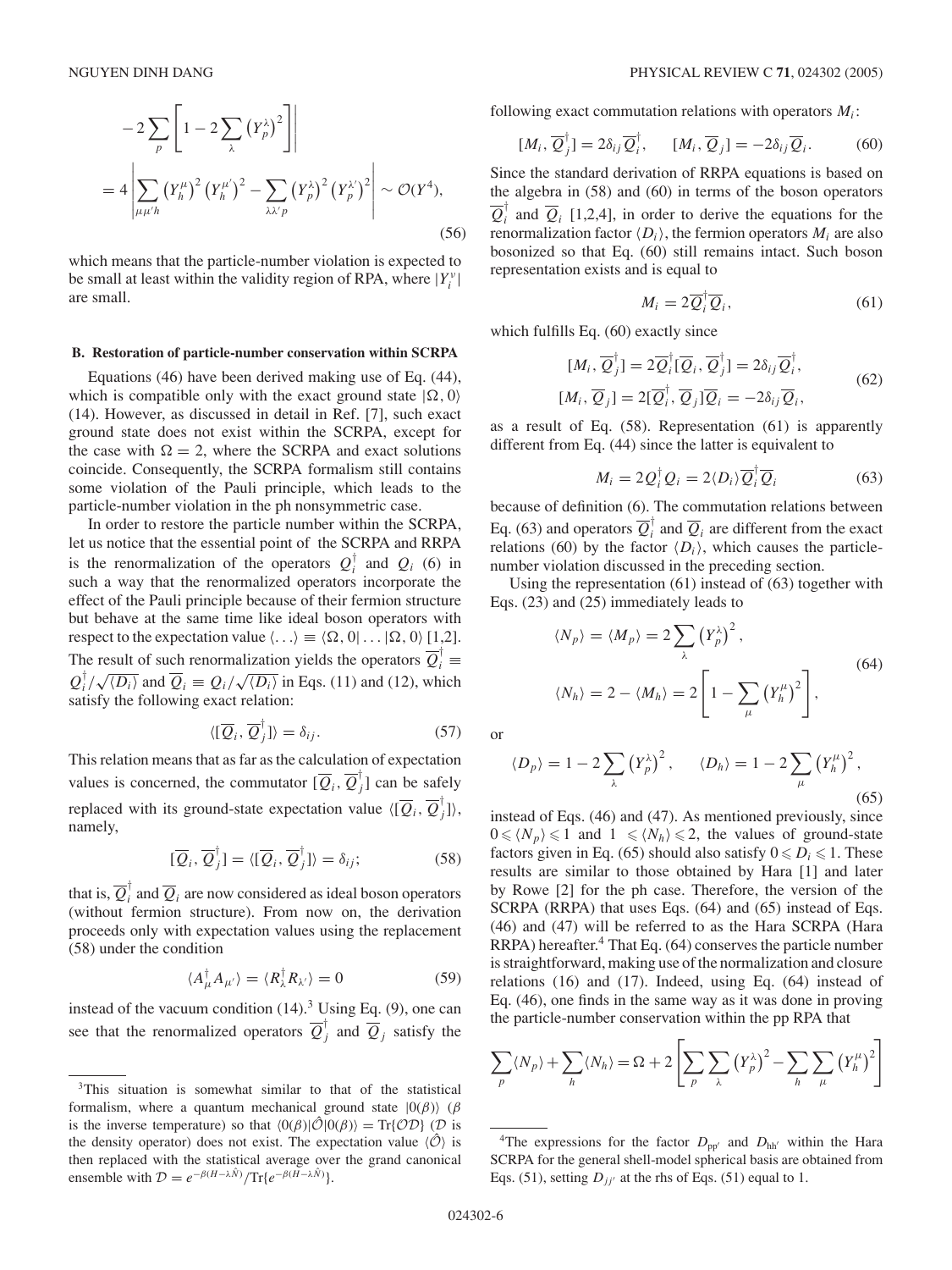

FIG. 1. Particle-number violations within the SCRPA for ph nonsymmetric cases with  $\Omega = 10$  and  $\Omega_h = 1$  (solid line), 2 (dashed line), 3 (dotted line), and 4 (dash-dotted line) as functions of interaction parameter  $G$  (in units of the level distance  $\epsilon$ ).

$$
= \Omega + 2\left\{\sum_{p} \left[\sum_{\mu} \left(X_{p}^{\mu}\right)^{2} - 1\right] - \sum_{h} \sum_{\mu} \left(Y_{h}^{\mu}\right)^{2}\right\}
$$

$$
= \Omega + \sum_{\mu} \left[\sum_{p} \left(X_{p}^{\mu}\right)^{2} - \sum_{h} \left(Y_{h}^{\mu}\right)^{2}\right] - \Omega_{p}
$$

$$
= \Omega + \Omega_{p} - \Omega_{p} = \Omega.
$$
 (66)

Therefore, the Hara SCRPA and Hara RRPA always conserve the particle number exactly.

### **IV. NUMERICAL ANALYSIS**

The calculations were carried out for several values of  $\Omega$ and  $\epsilon = 1$  MeV within the SCRPA and RRPA. The most representative case with  $\Omega = 10$  is selected here for discussion. For simplicity, the factorization (26) was used, which has been verified in Ref. [7] to yield excellent results compared with those obtained when an involved set of nonlinear equations for the expectation values  $\langle M_i, M_j \rangle$  was solved instead. This factorization does not affect the discussion regarding the particle-number restoration in this work.

#### **A. Degree of particle-number violation within SCRPA**

Shown in Fig. 1 is the quantity  $\delta\Omega/(2\Omega_h)$  as a function of the interaction parameter  $G$  (in units of level distance  $\epsilon$ ), which has been obtained within the SCRPA for ph nonsymmetric cases with the number of hole levels  $\Omega_h = 1, 2, 3$ , and 4. The particlenumber violation increases with *G* and with the asymmetry of the ph single-particle space. The strongest violation of about 2% is observed at the strongest asymmetry, i.e., with  $\Omega_h = 1$ and  $\Omega_p = 9$  (solid line), at the largest value of  $G = 0.45$  MeV shown in the figure. In all other cases plotted on this figure, the particle-number violation is smaller than 1%. With increasing  $\Omega_h$ , the symmetry is gradually restored, and the particlenumber violation decreases to reach zero at  $\Omega_h = 5$ . Results of our calculations for larger  $\Omega$  also show that the particle-number



FIG. 2. Correlation energy  $E_{\text{corr}}$  in the system with  $\Omega = 10$ particles (a), ground-state energy  $E_1$  (b), and first-excited-state energy  $E_2$  (c) of the system with  $\Omega + 2 = 12$  particles relative to the ground state of the  $\Omega$ -particle system as functions of interaction parameter *G* obtained within the RPA (dotted line), RRPA (dash-dotted line), Hara RRPA (thin dashed line), SCRPA (thick solid line), Hara SCRPA (thick dashed line), and exact (thin solid line) calculations.

violation within the SCRPA decreases with increasing particle number.

#### **B. Correlation, ground-state, and excited-state energies**

Shown in Fig. 2 are the correlation energies of the system with  $\Omega = 10$  particles, as well as the energies  $E_1$  and  $E_2$  of the ground state and first excited state, respectively, of the system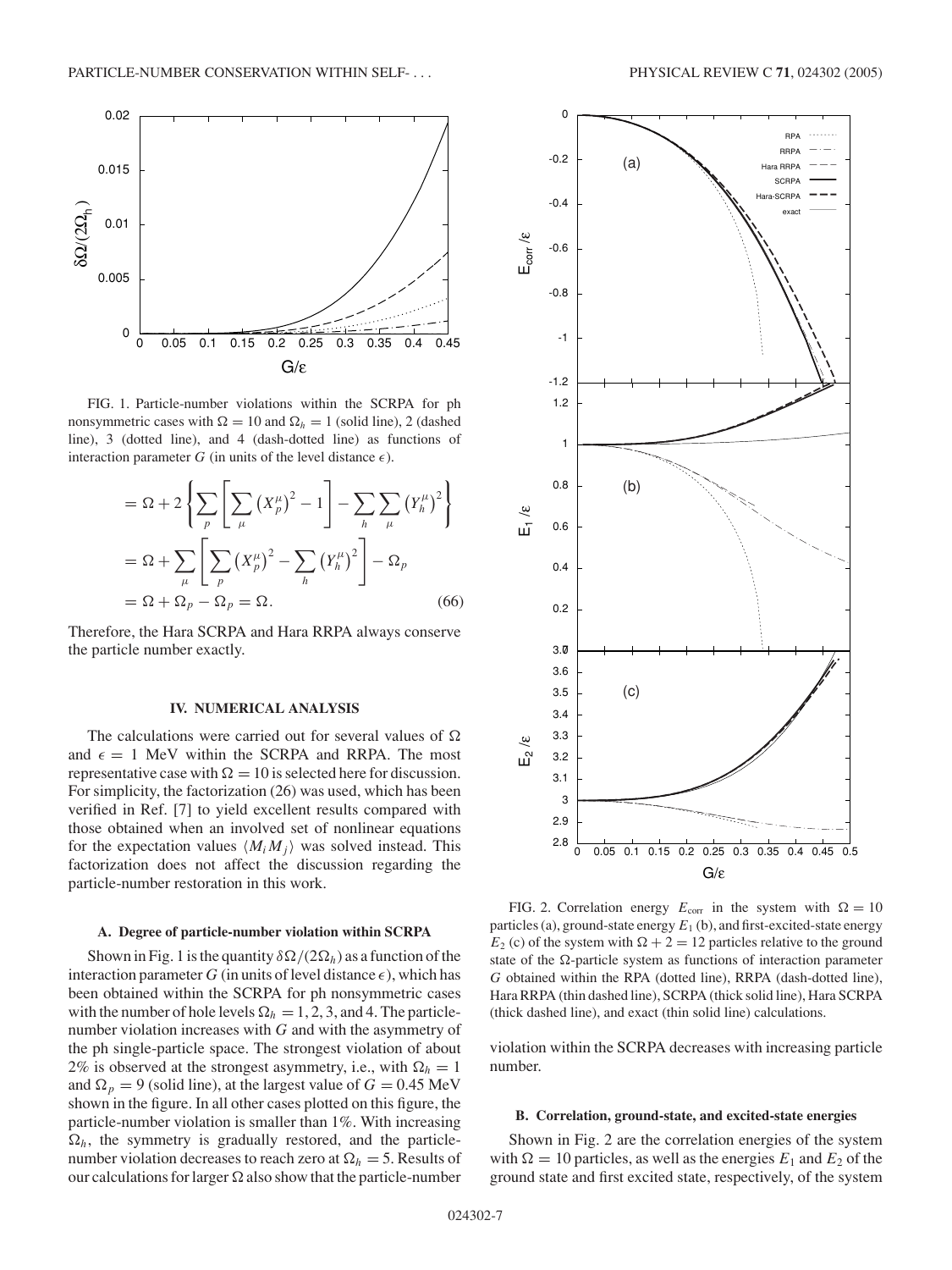

FIG. 3. Ground-state correlation factor  $\langle D_p \rangle$  for particle levels as functions of interaction parameter *G*. The solid and dashed lines denote results obtained by using Eqs. (47) and (65), respectively. The numbers next to the lines numerate the particle level to which the lines correspond.

with  $\Omega + 2 = 12$  particles relative to the ground state of the -particle system as functions of the interaction parameter *G* (in units of  $\epsilon$ ). They were obtained within the RPA, RRPA, SCRPA, and are plotted in comparison with the exact results. The RRPA gives a quite good description of the correlation energy, which practically coincides with that given by the SCRPA and the exact result for  $G \le 0.45$  MeV. However, the RRPA fails badly in describing the the ground-state  $E_1$ and first-excited-state  $E_2$  energies of the  $\Omega + 2$  system. Here, although the RRPA results do not collapse at  $G_{cr} \simeq 0.34 \text{ MeV}$ as the RPA results do, they decrease monotonously, while the exact results as well as those given by the SCRPA increase with increasing *G* (cf. Refs. [6,7]). The results obtained within the Hara SCRPA are close to those given by the RRPA, but they fail to converge in this model at  $G > G<sub>cr</sub>$ . The Hara SCRRPA, which conserves the particle number exactly in ph nonsymmetric cases, offers very close results to those given by the SCRPA for the  $E_1$  and  $E_2$  energies within the whole interval of values for *G* under consideration. However, the correlation energy  $E_{\text{corr}}$  obtained within this number-conserving version of the SCRPA is slightly larger than the exact result, and the discrepancy is already clearly visible starting from  $G \geq$ 0.3 MeV.

In general, the feature depicted in Fig. 2 is similar to that of the ph case considered in Ref. [4], where the solution obtained by using Eq. (53) approaches the exact solution at large *G*, while the one offered by the Hara approach fails to describe it, never approaching zero. This result comes from the overestimation of ground-state correlations beyond the RPA within the Hara approach, which can be clearly seen by examining the ground-state correlation factors  $\langle D_i \rangle$  and/or the occupation number  $N_i$ . The factor  $\langle D_p \rangle$ , which is the same as  $\langle D_h \rangle$  for the symmetric case of the picket-fence model, is shown in Fig. 3. This factor decreases from 1 with increasing *G*, approaching zero as  $G \rightarrow \infty$ . The deviation from 1 is stronger at the level closer to the Fermi one. The difference between the results obtained by using Eqs. (53) (the SCRPA) and (65) (the Hara SCRPA) is strongest for the lowest particle level, in which the Hara SCRPA gives stronger ground-state correlations beyond the RPA. It also increases with increasing *G* in line with the results obtained for the ph case in Ref. [4]. This also explains the larger discrepancy between the two approaches in the description of correlation energy  $E_{\text{corr}}$ , while the differences in the energies  $E_1$  of the ground states and  $E_2$ of the first excited states are relatively smaller.

The behavior of  $\langle D_i \rangle$  leads to the change of the occupation number  $\langle N_p \rangle$  and  $\langle N_h \rangle$  as shown in Fig. 4. At small *G*, the function  $N_i$  approaches the staircase with  $\langle N_p \rangle \simeq 0$  and  $\langle N_h \rangle \simeq 2$  for all  $\epsilon_i$ . As *G* increases, the deviation from the staircase becomes more and more evident with the decrease of  $\langle N_h \rangle$  from 2 and increase of  $\langle N_p \rangle$  from 0. At  $G/\epsilon =$ 0.4, for example,  $\langle N_h \rangle$  becomes 1.85 and  $\langle N_p \rangle$  reaches 0.4 for levels closest to the Fermi one. The deviation caused by the Hara SCRPA is always stronger than that given by the



FIG. 4. Occupation number  $\langle N_h \rangle$  for hole levels (a) and  $\langle N_p \rangle$  for particle levels (b) as functions of single-particle energies  $\epsilon_i$  at several values of  $G/\epsilon$  indicated as the numbers next to the circles. The full and open circles denote results obtained by using Eqs. (47) and (65), respectively. The lines are drawn to guide the eye.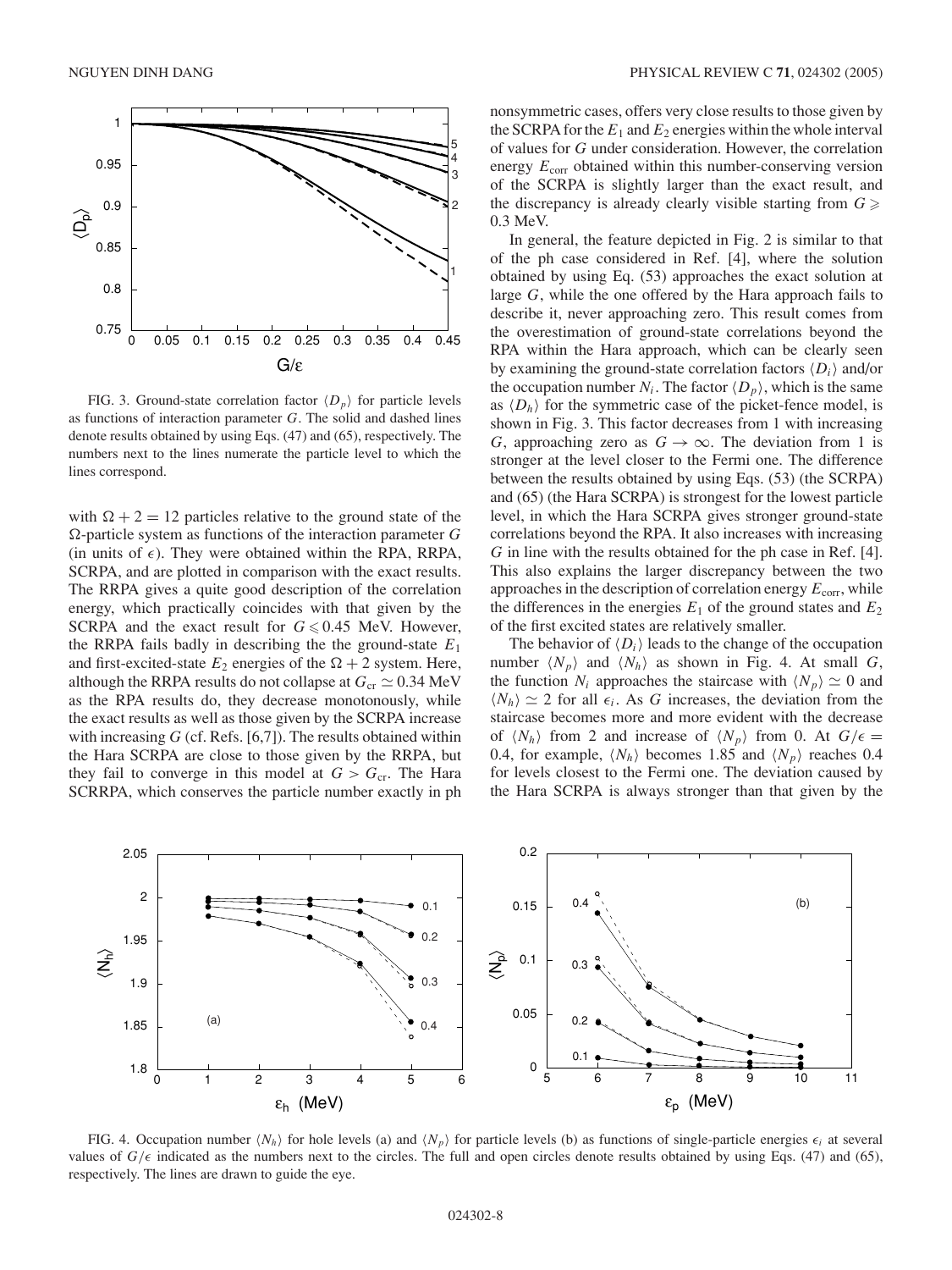TABLE I. Correlation energy  $E_{\text{corr}}$ , ground-state energy  $E_1$ , and first-excited-state energy  $E_2$  obtained within the "parametrized" Hara SCRPA using Eq. (67) with  $\alpha = 1.9$ (a) in comparison with those given by the SCRPA (b) for  $\Omega = 10$ . All the values are given in MeV.

|      | $E_{\rm corr}$           |                          | $E_1$  |        | E <sub>2</sub> |        |
|------|--------------------------|--------------------------|--------|--------|----------------|--------|
| G    | a                        | b                        | a      | b      | a              | b      |
| 0.01 | $-0.3265 \times 10^{-3}$ | $-0.3265 \times 10^{-3}$ | 1.0000 | 1.0000 | 3.0000         | 3.0000 |
| 0.05 | $-0.9018 \times 10^{-2}$ | $-0.8563 \times 10^{-2}$ | 1.0005 | 1.0005 | 3.0001         | 3.0001 |
| 0.10 | $-0.3850 \times 10^{-1}$ | $-0.3652 \times 10^{-1}$ | 1.0032 | 1.0033 | 3.0063         | 3.0063 |
| 0.15 | $-0.9263 \times 10^{-1}$ | $-0.8808 \times 10^{-1}$ | 1.0111 | 1.0112 | 3.0194         | 3.0194 |
| 0.20 | $-0.1760$                | $-0.1686$                | 1.0278 | 1.0279 | 3.0811         | 3.0460 |
| 0.25 | $-0.2930$                | $-0.2846$                | 1.0566 | 1.0563 | 3.0922         | 3.0926 |
| 0.30 | $-0.4470$                | $-0.4424$                | 1.0985 | 1.0970 | 3.1645         | 3.1657 |
| 0.35 | $-0.6401$                | $-0.6475$                | 1.1514 | 1.1481 | 3.2670         | 3.2703 |
| 0.40 | $-0.8823$                | $-0.9023$                | 1.2118 | 1.2058 | 3.4011         | 3.4087 |
| 0.45 | $-1.1608$                | $-1.2094$                | 1.2755 | 1.2667 | 3.5654         | 3.5804 |

SCRPA. Since  $\langle D_i \rangle \to 0$  as  $G \to \infty$  we have from Eq. (65) (the Hara SCRPA) the sum  $\sum_{\lambda} (Y_p^{\lambda})^2 = \sum_{\mu} (Y_h^{\mu})^2 \rightarrow 1/2$ ,  $\sum_{\lambda} (Y_p^{\lambda})^2 = \sum_{\mu} (Y_h^{\mu})^2 = 1/2$ , we obtain  $\langle D_p \rangle = \langle D_h \rangle = 1/2$ , which makes  $N_p = N_h \rightarrow 1$ . For the SCRPA at the value which leads to  $\langle N_p \rangle = 1/2$  and  $\langle N_h \rangle = 3/2$ . Again, this shows that ground-state correlations beyond the RPA are stronger within the Hara SCRPA than within the SCRPA.

The exaggeration of the ground-state correlations beyond RPA within the renormalization procedure, which leads to the number-conserving (Hara) type expressions (65), was pointed out before by Rowe [2], where, by using the number-operator method to insert the number operator twice at the center of  $\langle N_i \rangle$ , he found that the ph ground-state correlation factor  $\langle \langle D_{\rm ph} \rangle \rangle$  became  $\sum_{\nu} |Y_{\rm ph}^{\nu}|^2$  instead of  $2 \sum_{\nu} |Y_{\rm ph}^{\nu}|^2$ . The result of an infinite expansion by inserting repeatedly the number operator at the center of  $\langle N_i \rangle$  is not available for pp RPA at this stage. However, the observation by Rowe suggests that the real  $\langle D_p \rangle$  and  $\langle D_h \rangle$  might be closer to 1 than those given by Eqs. (65). Therefore, a test was also carried out here by parametrizing  $\langle D_p \rangle$  and  $\langle D_h \rangle$  within the Hara SCRPA to see if it is possible to achieve results as good as those given by the SCRPA for all three quantities  $E_{\text{corr}}$ ,  $E_1$ , and  $E_2$ . For this test, we used

$$
\langle \widetilde{D}_p \rangle = 1 - \alpha \sum_{\lambda} \left( Y_p^{\lambda} \right)^2,
$$
  

$$
\langle \widetilde{D}_h \rangle = 1 - \alpha \sum_{\mu} \left( Y_h^{\mu} \right)^2, \qquad \alpha < 2,
$$
 (67)

instead of Eqs. (65) and repeated the calculations. The result of this test shows that the values  $E_{\text{corr}}$ ,  $E_1$ , and  $E_2$  obtained within the SCRPA can be fitted simultaneously rather well within such a "parametrized" Hara SCRPA with the parameter  $\alpha \simeq 1.9$ . These results are shown in Table I in comparison with the SCRPA ones. Such a parametrized Hara SCRPA also conserves exactly the particle number in the ph nonsymmetric case as does the Hara SCRPA.

#### **V. CONCLUSIONS**

The present work shows that the SCRPA violates the particle number in the ph nonsymmetric case if the occupation numbers are calculated according to Eq. (46) for the picketfence model, which is a limit of Eq. (51) for the general shell-model spherical basis. Within the ph nonsymmetric picket-fence model, this particle-number violation increases with the asymmetry and interaction strength *G*, but it decreases with increasing particle number. However, within the interval of values for *G* under consideration ( $G \le 0.5$  MeV), we also found that the particle-number violation reaches at most around 0.2% for the most asymmetric case with the level number  $\Omega = 10$ , where the number of hole levels  $\Omega_h = 1$  and number of particle levels  $\Omega_p = 9$ . In all other less asymmetric cases, this violation is smaller than 0.1%.

In order to maintain the exact particle-number conservation within the SCRPA, a renormalization was proposed, which represents the number operator in terms of the product of renormalized pairing operators. As a result, a numberconserving SCRPA was derived, which is called the Hara SCRPA as it has the equations for the occupation numbers similar to those obtained in the pioneering works by Hara *et al.* for the ph case [1]. The results of numerical calculations show that the Hara SCRPA yields values for the ground-state energy and energy of the first excited state of the  $\Omega + 2$  system that are very close to the corresponding values obtained within the SCRPA. However, the correlation energy that the Hara SCRPA offers is slightly larger than that obtained within the SCRPA.

The results of this study also indicate that in realistic calculations using nonsymmetric single-particle spectra within RPA, in particular for light systems, one should carefully examine the violation of the Pauli principle to see if it is important to include the ground-state correlations beyond the RPA. As a matter of fact, the preliminary results of the RRPA calculations, which were carried out recently for <sup>12</sup>*,*14Be using the Gogny interaction [9], have shown that ground-state correlations beyond the RPA increased the correlation energy